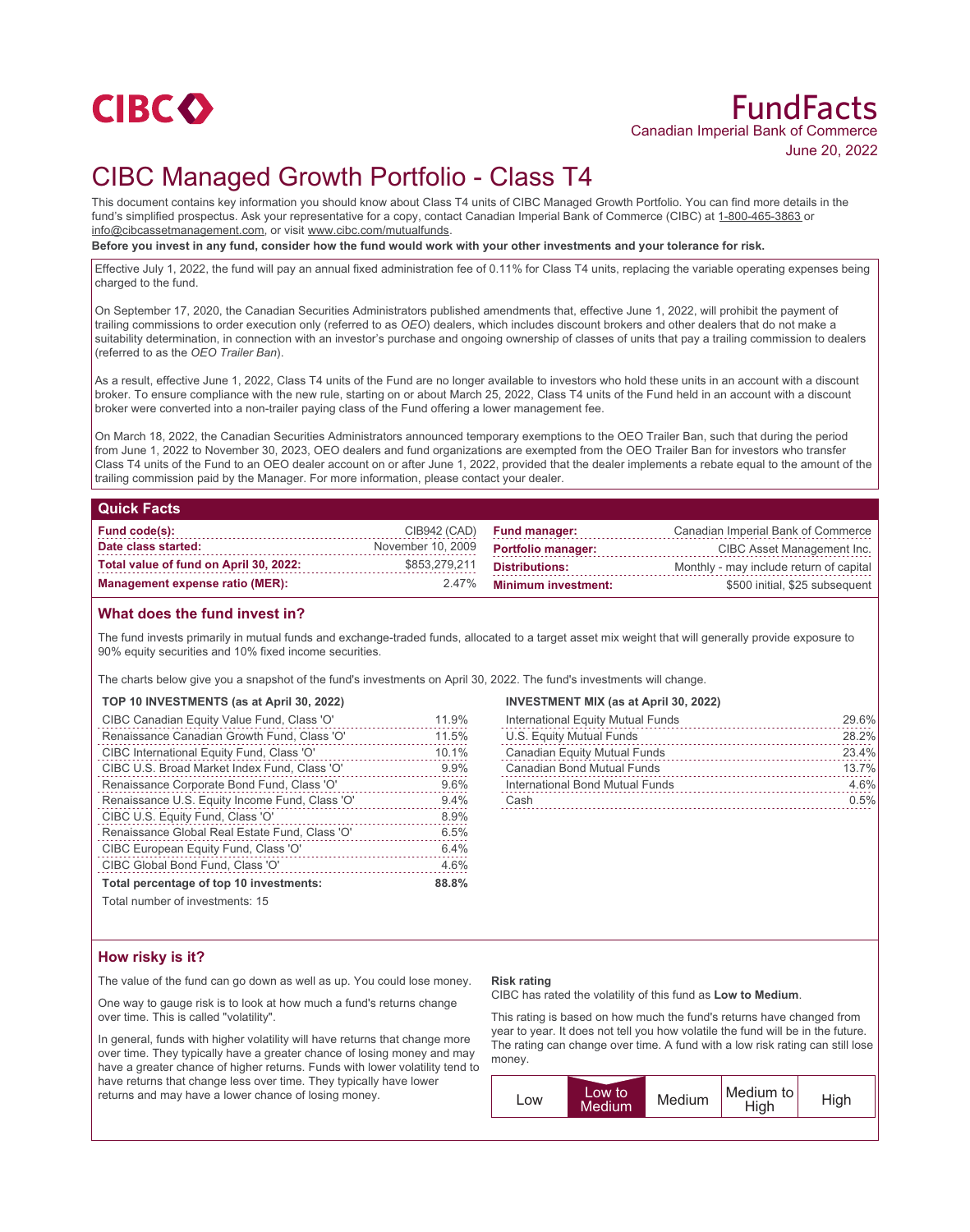# **FundFacts**

For more information about the risk rating, refer to *Investment Risk Classification Methodology* under *Specific Information About Each of the Mutual Funds Described in this Document* in the fund's simplified prospectus. For more information about specific risks that can affect the fund's returns, refer to the simplified prospectus under the section *What are the Risks of Investing in the Fund?* for the fund.

#### **No guarantees**

Like most mutual funds, this fund does not have any guarantees. You may not get back the amount of money you invest.

# **How has the fund performed?**

This section tells you how Class T4 units of the fund have performed over the past 10 years. Returns are after expenses have been deducted. These expenses reduce the fund's returns.

#### **YEAR-BY-YEAR RETURNS**

This chart shows how Class T4 units of the fund performed in each of the past 10 calendar years. Class T4 units dropped in value in 1 of the 10 years. The range of returns and change from year to year can help you assess how risky the fund has been in the past. It does not tell you how the fund will perform in the future.



#### **BEST AND WORST 3-MONTH RETURNS**

This table shows the best and worst returns for Class T4 units of the fund in a 3-month period over the past 10 calendar years. The best and worst 3-month returns could be higher or lower in the future. Consider how much of a loss you could afford to take in a short period of time.

|                     | <b>Return</b> | 3 months ending            | If you invested \$1,000 at the beginning of the period |
|---------------------|---------------|----------------------------|--------------------------------------------------------|
| <b>Best return</b>  | $12.8\%$      | June 30, 2020              | Your investment would rise to \$1,128                  |
| <b>Worst return</b> |               | $-14.4\%$   March 31, 2020 | Your investment would drop to \$856                    |

#### **AVERAGE RETURN**

The annual compounded return of Class T4 units of the fund was 7.6% over the past 10 years. If you had invested \$1,000 in the fund 10 years ago, your investment would be worth \$2,082 as at April 30, 2022.

| Who is this fund for?                                                                                                                                     | A word about tax                                                                                                                                                                                                                                                                                     |
|-----------------------------------------------------------------------------------------------------------------------------------------------------------|------------------------------------------------------------------------------------------------------------------------------------------------------------------------------------------------------------------------------------------------------------------------------------------------------|
| Investors who:<br>• are seeking long-term capital growth with a secondary focus on modest<br>income generation; and<br>• are investing for the long term. | In general, you will have to pay income tax on any money you make on a<br>fund. How much you pay depends on the tax laws where you live and<br>whether or not you hold the fund in a registered plan such as a<br>Registered Retirement Savings Plan (RRSP) or a Tax-Free Savings<br>Account (TFSA). |
|                                                                                                                                                           | Keep in mind that if you hold your fund in a non-registered plan, fund<br>distributions are included in your taxable income, whether you receive<br>them in cash or have them reinvested.                                                                                                            |

## **How much does it cost?**

The following tables show the fees and expenses you could pay to buy, own, and sell Class T4 units of the fund. The fees and expenses - including any commissions - can vary among classes of a fund and among funds. Higher commissions can influence representatives to recommend one investment over another. Ask about other funds and investments that may be suitable for you at a lower cost.

### **1. SALES CHARGES**

There are no sales charges payable when you buy, switch, or sell units of the fund through CIBC Securities Inc. or CIBC Investor Services Inc. You may pay sales charges if you purchase units of the fund through another firm.